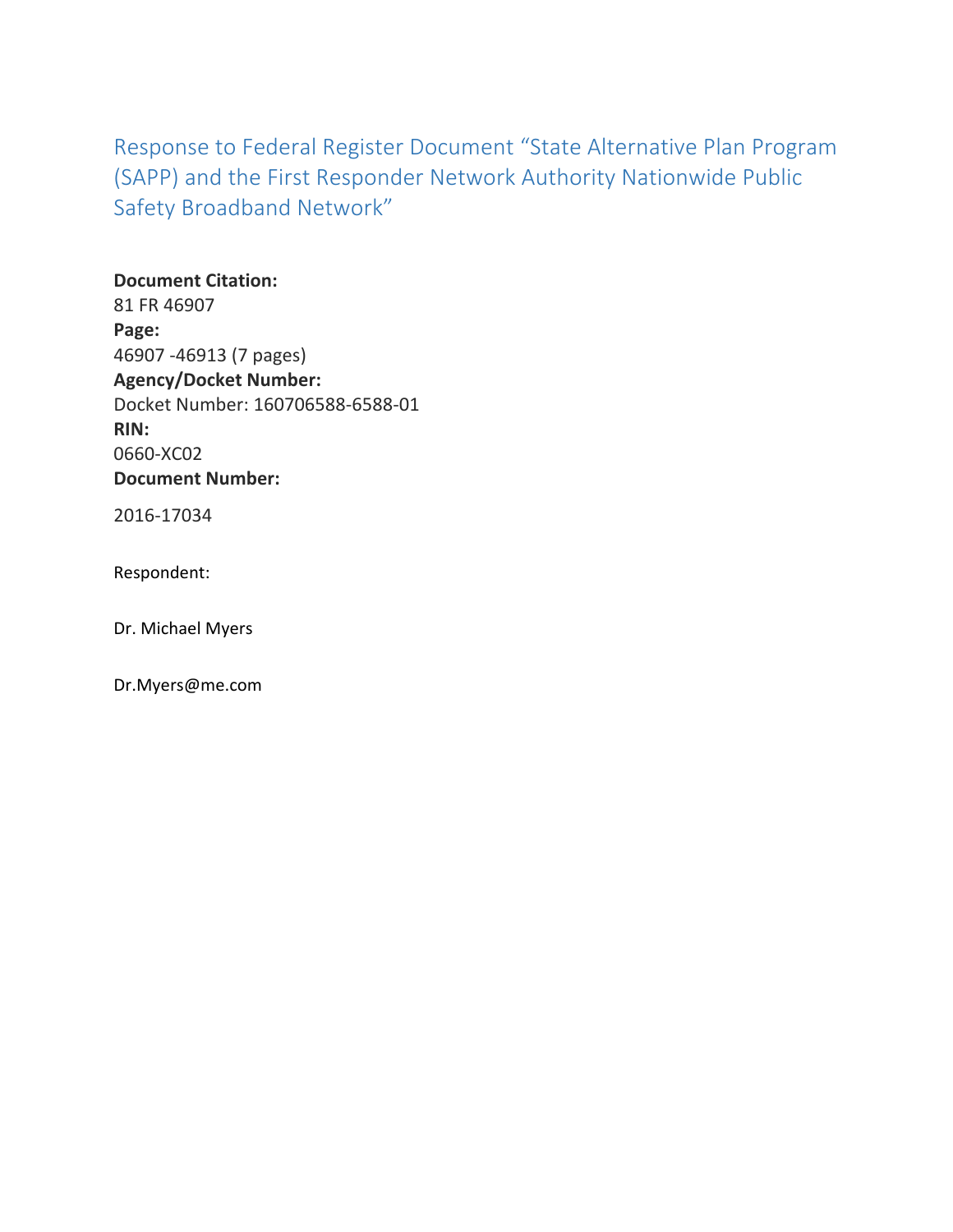# Abstract

The following document outlines response questions pertaining to the SAPP; how it pertains to HR3630 "The Middle Class Tax Relief and Jobs Creation Act of 2012"; and the deployment of the Nation's Public Safety Broadband Network.

# Summary

In summation, this document outlines the interaction needed for States that elect to "Opt-Out" from the "FirstNet" plan. This document provides a context and alignment between necessary next steps and actions that will be required by the State in providing its alternative solution for a statewide Public Safety Broadband Network (SPSBN). Overall the document is relevant with some baseline observations and recommendations.

The context of this response is to help and improve on the FCC (Federal Communications Commission), the NTIA (National Telecommunications and Information Administration), the "FirstNet" organizational development, and a State's ability to execute a cooperative arrangement for deploying the Nationwide Public Safety Broadband Network (NPSBN).

## Responses

Response  $1$  - Overall the context and the ambience of the message being delivered seems to be that of a "this party will do what it will do and that party will do what it wants to do". I believe the underlying message should be one of a cooperative framework. This document reflects more of a "requirement" rather than a "entreaty". In the end all parties, e.g. FirstNet, Opt-Out State, Opt-In State and Public Safety, are driven for the same cause of constructing the NPSBN. The only contextual difference in who builds the solution is almost moot. With that said, it is recommended that the NTIA and DOC establish FirstNet as a unifier in developing the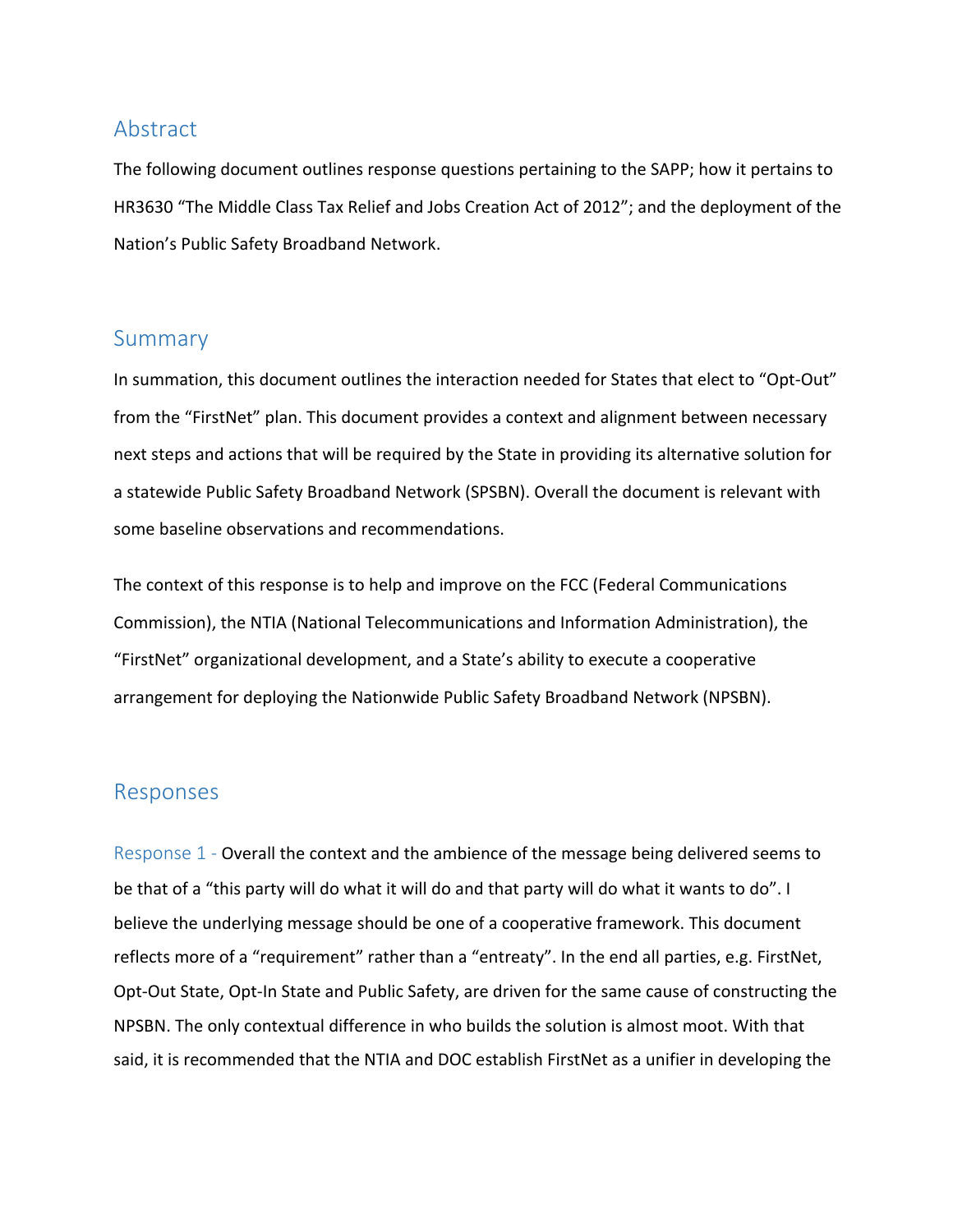technical solution that can accommodate both the Opt-In and the Opt-Out solution, not an Opt-In only scenario.

### Response 2

- Section 1, Paragraph 4 -- "This Notice provides initial guidance on NTIA's process to *review a state's application for authority to enter into a spectrum capacity lease with* FirstNet and for optional grant funds to assist in the construction of its RAN."
- Section II, Sub C, Paragraph 1 "Required authorization to enter into a spectrum capacity lease from FirstNet to operate its state RAN"

There is confusion as to whether or not the term "FirstNet" applies to the original appointed 15-

### Member Board.

*HR***3630** *SEC***. 6202.** *PUBLIC SAFETY BROADBAND NETWORK***.** (*a*) *ESTABLISHMENT*.—*The First Responder Network Authority shall ensure the establishment of a nationwide*, *interoperable public safety broadband network*.

*HR* **3630** *SEC***. 6203.** *PUBLIC SAFETY INTEROPERABILITY BOARD***.** (*a*) *ESTABLISHMENT*.— *There is established within the Commission* (*FCC*) *an advisory board to be known as the* ''*Technical Advisory Board for First Responder Interoperability*''.

*HR* **3630** *SEC***. 6204.** *ESTABLISHMENT OF THE FIRST RESPONDER NETWORK AUTHORITY***.** (*a*) *ESTABLISHMENT*.—*There is established as an independent authority within the NTIA the* ''*First Responder Network Authority*'' *or* ''*FirstNet*''. (*b*) *BOARD*.— (1) *IN GENERAL*.—*The First Responder Network Authority* shall be headed by a Board, which shall consist of  $-(A)$  the Secretary of Homeland Security; (B) the Attorney *General of the United States*; (*C*) *the Director of the Office of Management and Budget*; *and* (*D*) 12 *individuals appointed by the Secretary of Commerce in accordance with paragraph* (2).

As you can tell no place in the law does it clearly state who the actionable licensee is. In one context it could be "The First Responder Network Authority"; the "Technical Advisory Board for First Responder Interoperability"; or the FCC. The actual "FirstNet" organization, made up of its CEO, President, etc., was never allocated the spectrum lease from the FCC, only the 15- Member Board, therefore any lease arrangements -- if sub-lease arrangements are allowed by the law (Telecom Act 1936). I think a little bit of clarification from the FCC should reexamine the law and apply it as necessary. The difficulty will be the negotiations between "FirstNet" and State. FirstNet would formulate a biased perception towards their own solution over any State solution, thus be in the position to deny any solution other than their own. It is recommended that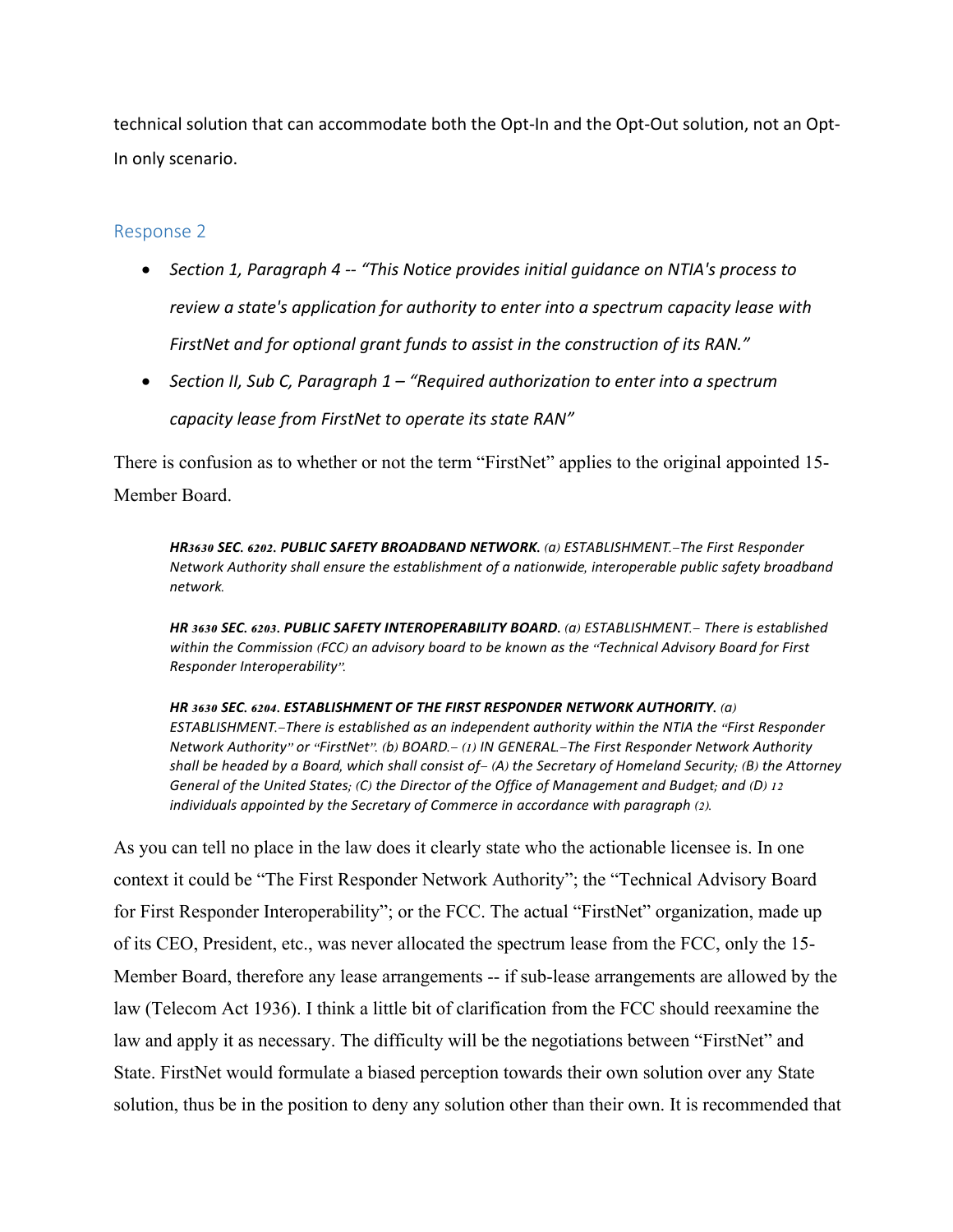a third party, not part of the First Responder Network Authority or FirstNet, be commissioned to review all leases, plans and grant programs that pertain to the State's Opt-Out solution submitted for approval.

### Response 3

- Section II, Sub  $D -$  "FirstNet has interpreted some of the statutory provisions described above.... NTIA will utilize FirstNet's relevant interpretations of provisions of the Act in carrying out its responsibilities on these matters.
- Section III, Sub B "The state must request Lease Authority from NTIA to obtain from FirstNet the right to operate its RAN on the Band 14 spectrum licensed to FirstNet."
- Section III, Sub C "State has fully executed a spectrum capacity lease agreement with FirstNet."

As was mentioned above in the previous response, such action puts any State solution for Opt-Out at a disadvantage in that the NTIA is not taking the agnostic approach for approving any designs, plans, or grant programs for the Opt-Out State, thus could be interpreted to be in conflict with the law and open to judicial arguments in the District Court.

#### **(***h***)** *Judicial review*

(1) In general - The United States District Court for the District of Columbia shall have exclusive jurisdiction *to review a decision of the Commission made under subsection* (*e*)(3)(*C*)(*iv*). **(2)** *Standard of review The court shall affirm the decision of the Commission unless*— (*A*) *the decision was procured by corruption*, *fraud*, *or undue means*; (*B*) *there was actual partiality or corruption in the Commission*; *or* (*C*) *the Commission was guilty of* misconduct in refusing to hear evidence pertinent and material to the decision or of any other misbehavior *by which the rights of any party have been prejudiced*.

For the benefit of time and cost associated with legal interpretations I would suggest a third party review process of all State Opt-Out solutions.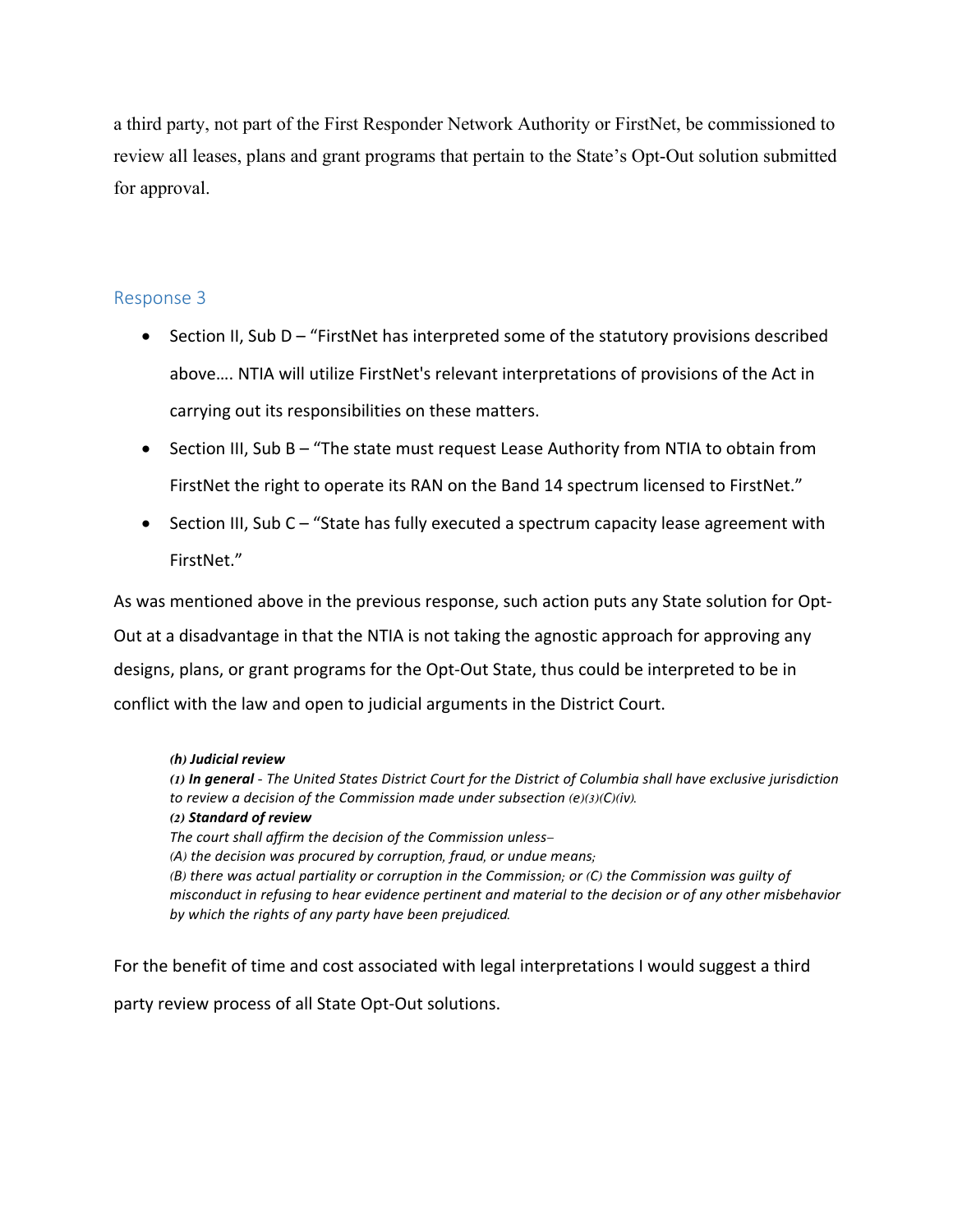#### Response 4

• Section IV, Sub A, Paragraph  $2 -$  "Therefore, a state will need to be compliant with the RAN-specific network policies established by FirstNet as required by the Act in order to meet the demonstrations required in 47 U.S.C. 1442(e)(3)(D)."

In reviewing this statement, you will notice that there are no "RAN-specific network policies established by "FirstNet"". Therefore, this statement is moot. It is recommended that all technical "RAN-specific policies" be administered by the assigned Technical Advisory Board listed in the Act.

*HR* **3630** *SEC***. 6203.** *PUBLIC SAFETY INTEROPERABILITY BOARD***.** (*a*) *ESTABLISHMENT*.— *There is established within the Commission* (*FCC*) *an advisory board to be known as the* ''*Technical Advisory Board for First Responder Interoperability*''.

# Conclusion

Overall the First Responder Network Authority, and its acting agent the "FirstNet" organization, must construct templates for governance, deployment, and technical adherence so that States can have requirements laid out prior to their design considerations in any State Opt-Out solution. This will help the State, and FirstNet, in forming a baseline for requirements needed when advertising their own Design, Build, Operate and Maintain (DBOM) Request for Proposals. The State gets the specs it needs to put in its RFP; FirstNet gets to have some form of standardization across all solutions with the ability to establish a framework of requirements that all States can use, or modify, to meet their own specific solutions. Most of the differences within each State Opt-Out solution will be driven by its ownership model and revenue distribution with its "partner". It can be assumed that the State will be satisfied if the technical requirements that FirstNet would suggest to them. Doing so will enable the State to cut-n-paste them into their own individual RFPs.